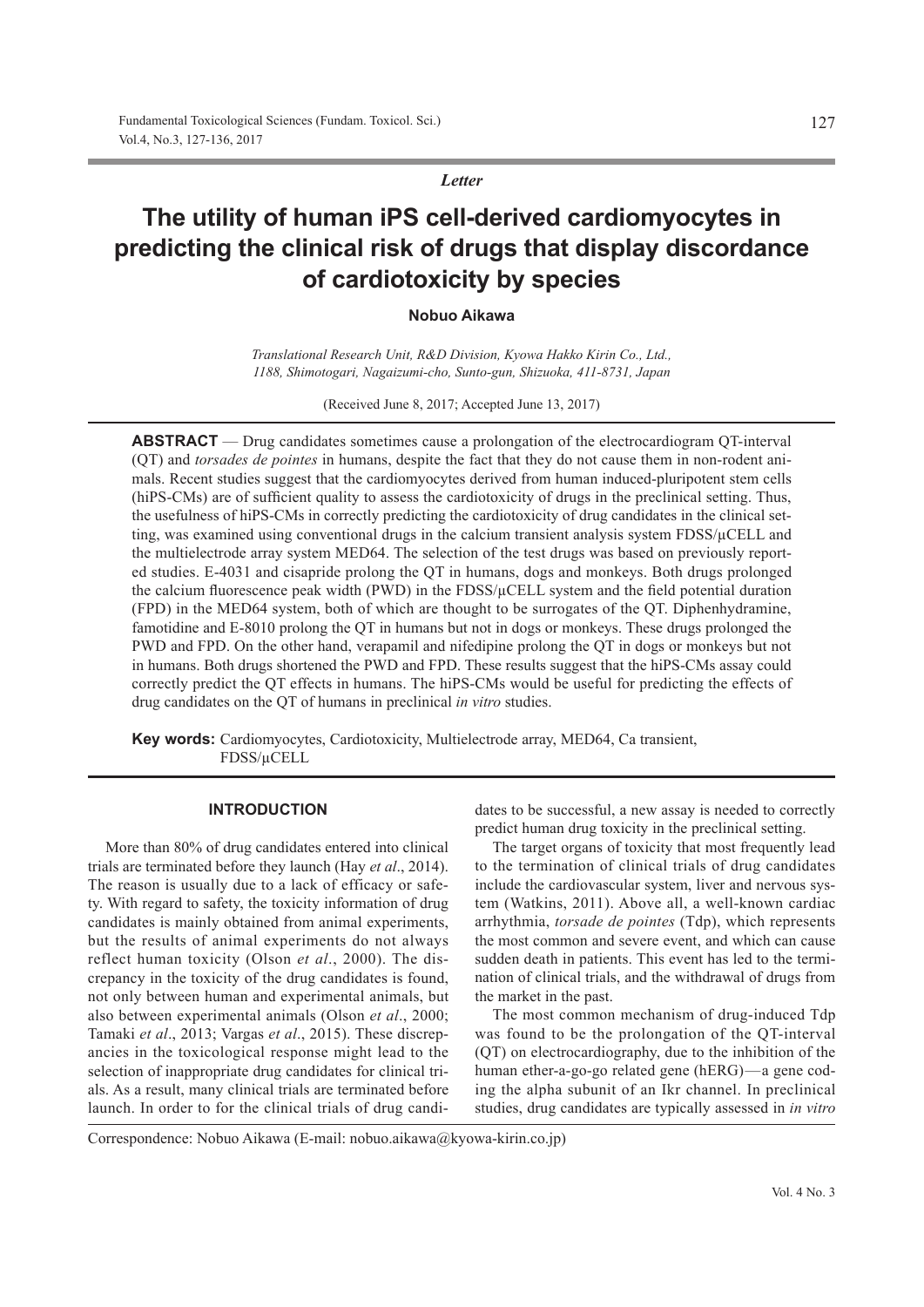hERG/Ikr current inhibition experiments and *in vivo* QT prolongation experiments. Because cardiomyocytes beat due to the combined effects of multi-ion channels, pumps and exchangers, drug candidates sometimes prolong the QT without inhibiting the hERG/Ikr current and do not always prolong the QT by inhibiting the hERG/Ikr current (Redfern *et al*., 2003). Moreover, a case was reported in which the risk of human cardiotoxicity was not detected in animals; this may have been caused by the dosage, the experimental conditions or the selection of animal species (Vargus *et al*., 2015). Furthermore, the binding affinity of drugs to the ion channels and the distribution of the ion channels in the heart differ in each species (Peng *et al*., 2010; McNeill, 1984; O'hara and Rudy, 2012; Lu *et al*., 2001). If the induction of human cardiotoxicity by drug candidates is detected using non-rodent models, then the waste—in terms of the time and the resources spent in drug development—will be enormous, because human cardiotoxicity is usually detected in the late stage of preclinical drug development.

Cardiomyocytes derived from human induced pluripotent stem cells (hiPS-CMs) have recently been marketed by several vendors. These hiPS-CMs generate human cardiac ion channels, pumps and exchangers and—needless to say—represent no-problems in terms of species selection or bioethics. An *in vitro* assay using hiPS-CMs is thought to be a suitable tool for assessing the clinical cardiotoxicity of drug candidates. In order to correctly predict the clinical risk of the cardiotoxicity of drug candidates in the early stage of preclinical drug development—before animal experiments are initiated—the hiPS-CMs assay was conducted. In drug development, non-rodent animal experiments are emphasized, but the QT-actions of drug candidates in non-rodent animals are not always in concordance with those in humans. There have been no reports comparing the *in vitro* data of humans and the *in vivo* data of humans and non-rodents in the QT prolongation experiment. In the present study, two different hiPS-CMs assays were conducted using drugs that have been reported to have different effects on the QT-action in non-rodent animals and humans, and the usefulness of the hiPS-CMs assay in clinical prediction was investigated.

# **MATERIALS AND METHODS**

#### **Testing drugs**

The test drugs were chosen based on previous reports in the literature. The test concentration of each drug covered a broad range of receptor-inhibitory activity in relation to the hERG/Ikr channel or the main medicinal effect. E-4031 n-hydrate (E-4031) and verapamil hydrochloride

(verapamil) were purchased from Wako Pure Chemical (Osaka, Japan). Cisapride monohydrate (cisapride), famotidine and nifedipine were purchased from Sigma-Aldrich (St. Louis, MO, USA). Diphenhydramine hydrochloride (diphenhydramine) was purchased from Tokyo Chemical (Tokyo, Japan), E-8010 was made in-house. All of the drugs were dissolved in dimethylsulfoxide at 1000-fold the highest tested concentration. They were then subdivided and frozen at -30°C until use. In the FDSS/μCELL assay, the frozen drug samples were thawed and reconstituted into sterile distilled water at 10-fold the concentration that was to be applied. In a MED64 assay, frozen drug samples were thawed and reconstituted into dimethylsulfoxide at 1000-fold the concentration that was to be applied. Because a preliminary experiment showed that  $\leq$  0.5 vol% dimethylasufoxide does not affect the function of hiPS-CMs, the maximal concentration of dimethylsulfoxide in all of the experiments was  $\leq 0.5$  vol%.

#### **Cells**

hiPS-CMs were used (iCell® cardiomyocytes<sup>2</sup>; Cellar Dynamics International, Madison, WI, USA). The frozen hiPS-CMs were thawed according to manufacturer's instructions and the number of cells was counted using a hemocytometer. The cell density was adjusted with a plating culture medium, seeded to the well of a culture plate or the MED probe, and cultured in a  $5\%$  CO<sub>2</sub> incubator at 37°C under humidification. After approximately 3 hr, the medium was replaced with a maintenance culture medium, and the cells were cultured in a  $5\%$  CO<sub>2</sub> incubator.

#### **The FDSS/μCELL assay**

The FDSS/μCELL system (Hamamatsu Photonics, Shizuoka, Japan) is a high-throughput microplate reader that can analyze the fluorescence intensity, intracellular calcium (Ca) flux, thallium (potassium surrogate) concentration, and membrane potential of cells automatically. The assay was conducted according to the iCell® cradiomyocytes2 application protocol of Cellular Dynamics International and a user guide from Hamamatsu Photonics.

The hiPS-CMs were seeded at  $3.0 \times 10^4$  cells/0.1 mL/ well in a 96-well clear bottom black half area cell culture plate (Nippi, Tokyo, Japan) and cultured in a 5%  $CO<sub>2</sub>$  incubator (37 $\degree$ C, with humidification). The culture medium was replaced with fresh medium every other day. Eight or 9 days later, the medium was replaced in all wells of the 96-well culture pate at 45 μL/well, and the cells were cultured in a  $5\%$  CO<sub>2</sub> incubator for more than 1 hr. A 45 μL/well of Ca indicator (EarlyTox® cardiotox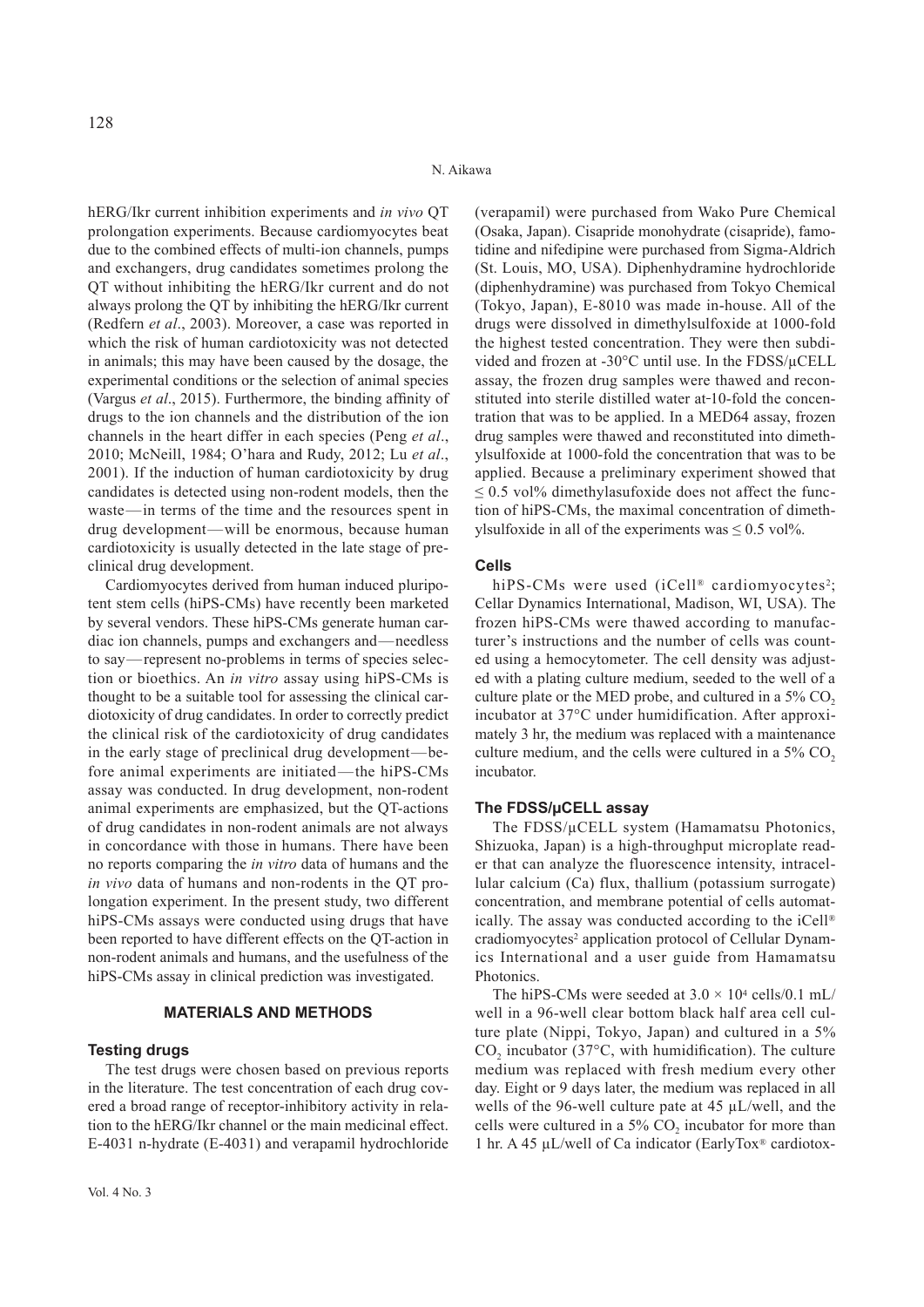Utility of human iPSC-derived cardiomyocytes in testing cardiotoxicity

icity kit, Molecular Device Japan, Tokyo, Japan) was added to all of the wells with cells in the 96-well culture plate and incubated in  $5\%$  CO<sub>2</sub> for 1 hr. The 96-well culture plate was set in the FDSS/μCELL device (Hamamatsu Photonics), and stabilized for 10 min at 37°C in the air. The Ca fluorescence waveform was recorded for 1 min as the baseline value. The drugs and dimethylsulfoxide-vehicle were then applied automatically to the wells of the 96 well culture plate at a volume of 10 μL/well (each concentration was applied to 4 wells). Ten minutes later, the Ca fluorescence waveform was recorded for 1 min.

## **The MED64 assay**

The MED64 system (Alpha Med Scientific, Osaka, Japan) was used as a multielectrode array system. This system is thought to be able to predict arrhythmias with high accuracy (Kitaguchi *et al*., 2016; Nozaki *et al*., 2016; Yamamoto *et al*., 2016). The MED64 assay was conducted according to a previously reported method (Asakura *et al*., 2015). The criteria for the assay were as follows: amplitude of the first peaks of the field potential waveform (sodium amplitude)  $\geq \pm 200$   $\mu$ V, amplitude of the second peaks of the field potential waveform  $\geq$  15 µV, number of first peaks per minute (beating rate) > 34 beats/min and field potential duration (FPD) > 340 msec (Asakura *et al*., 2015).

The hiPS-CMs were seeded at  $2.5-3.0 \times 10^4$  cells/ 2 μL/probe to the MED probe (MED-PG515A, Alpha Med Scientific) and cultured in a 5%  $CO<sub>2</sub>$  incubator (37°C, with humidification). Approximately three hours later, 1 mL of culture medium was added to each MED probe, and the cells were cultured. Thereafter, the culture medium was replaced with fresh medium every other day. After seven days, the cell sheets were used in the assay. The culture medium was replaced with fresh medium at the 2 mL/ probe and the cells were cultured in a  $5\%$  CO<sub>2</sub> incubator for more than 1 hr to overnight. The MED probe with the cell sheet was set in the MED64 device (Alpha Med Scientific), and stabilized for more than 30 min at 37°C, in 5%  $CO<sub>2</sub>$ . The waveform of field potential of the spontaneously beating cell sheets was recorded through a 0.1 Hz high-pass filter and a 5 kHz low-pass filter for 10 min before and 10 min after applying 2 μL of each concentration of the drugs (in 6 individual preparations).

## **The data analyses**

### *The FDSS/μCELL assay*

The data were presented as the 50% peak width from the peak head of Ca fluorescence waveform (PWD), which was used as a surrogate of QT (Hayakawa *et al*., 2014). The concentrations of the drugs that prolonged

the PWD by  $\geq 10\%$  in comparison to vehicle treatment (PWD10), and the number of peak heads of the Ca fluorescence waveforms per minute (P-rate) was counted automatically. These parameters were presented as the mean value of four individual preparations.

The Ca fluorescence waveforms corresponding to the electrocardiogram waveform and the cardiac action potential waveform are illustrated in Fig. 1. The 90% peak width of the Ca fluorescence waveform is thought to be a better QT surrogate; however, it could not be calculated because it was too close to the baseline of Ca fluorescence when the baseline showed a high degree of fluctuation.

#### *The MED64 assay*

The data were presented as the field potential duration (FPD), a surrogate of the QT (Asakura *et al*., 2015; Hayakawa *et al*., 2014), which was calculated from the last 30 beats at each concentration. The FPD was corrected using the correction formula *of Bazett* and *Fridericia* (FPDcB and FPDcF, respectively). The concentrations that prolonged the FPD, FPDcB and FPDcF by  $\geq 10\%$ , were shown as FPD10, FPDcB10 and FPDcF10, respectively. The beating rate was calculated for the last 30 beats of the field potential waveform. The occurrence of early after-depolarization (EAD) as surrogates of arrhythmias (Asakura *et al*., 2015) and arrest, were observed during the field potential recording period.

The field potential waveforms corresponding to the electrocardiogram waveform, action potential waveform, and EAD waveform are illustrated in Fig. 1.

## **RESULTS**

#### **The FDSS/μCELL assay**

*1) E-4031 and cisapride: Reported to prolong QT in both humans and animals*

The PWD10 of E-4031 (0.003, 0.01, 0.03, 0.1, 0.3  $\mu$ mol/L) was 0.03  $\mu$ mol/L (Fig. 2, Table 1), and the P-rate decreased along with the increase in the drug concentration ( $\geq 0.03 \mu$ mol/L) (Fig. 2). The PWD10 of cisapride (0.01, 0.03, 0.1, 0.3, 1  $\mu$ mol/L) was  $\leq$  0.01  $\mu$ mol/L (Fig. 2, Table 1), and the P-rate decreased at concentrations of  $\geq 0.03$  µmol/L (Fig. 2).

# *2) E-8010, diphenhydramine and famotidine: Reported to prolong QT in humans but not always in animals*

The PWD10 of E-8010 (0.01, 0.03, 0.1, 0.3, 1 μmol/L) was 0.03 μmol/L (Fig. 2, Table 1), and the P-rate was not dramatically changed at concentrations of up to 1 μmol/L (Fig. 2). Diphenhydramine (1, 3, 10, 30, 100 μmol/L)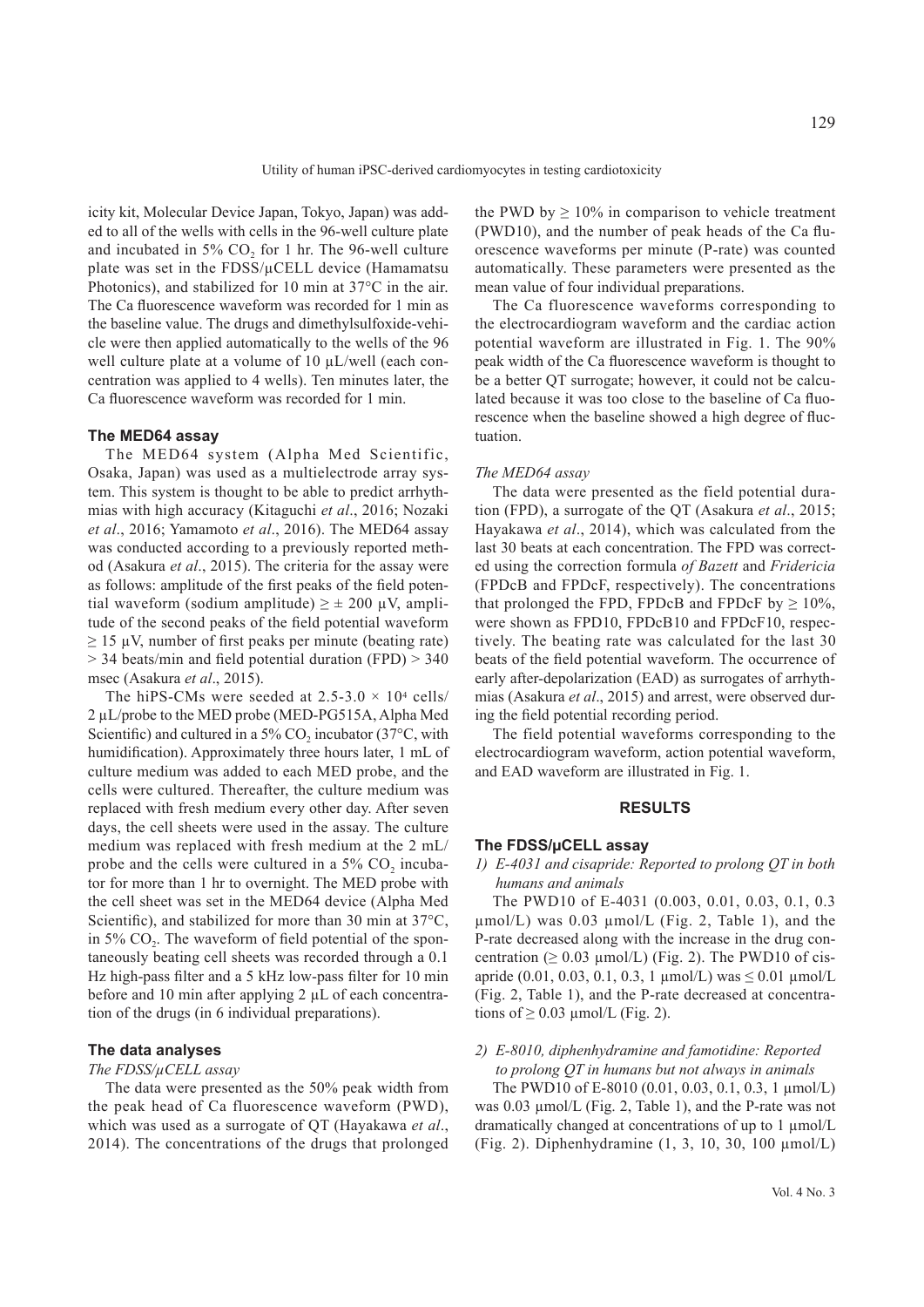

Fig. 1. A schematic representation of the Ca fluorescence waveform in the FDSS/µCELL system, the field potential waveform in the MED64 system and the action potential waveform measured using the whole-cell current clamp technique, which corresponds to the electrocardiogram trace in humans. The action potential-related ion channel current is shown in the action potential waveform drawing (above). APD: action potential duration, FPD: field potential duration, EAD: early afterdepolarization, PWD: calcium fluorescence peak width, Ina: sodium ion current, Ito: early outward potassium current, Ica: calcium ion current, Ikr: cardiac rapidly activating delayed rectifier potassium current, hERG: human ether-à-go-go-related gene, Iks: cardiac slowly-activating delayed rectifier potassium current, Ik1: main inward rectifier potassium current, Ca: calcium.

prolonged PWD in 1/4 preparation at a concentration of 30 μmol/L and caused arrest in 3/4 and 4/4 preparations at concentrations of 30 μmol/L and 100 μmol/L, respectively (Fig. 2, Table 1). The P-rate was not affected at concentrations of up to 10 μmol/L (Fig. 2). Famotidine (10, 30, 100  $\mu$ mol/L) prolonged the PWD at concentrations of  $\geq$  30 µmol/L (Fig. 2, Table 1) and the P-rate was increased slightly at concentrations of  $\geq 30 \text{ }\mu\text{mol/L}$ (Fig. 2).

# *3) Nifedipine and verapamil: Reported to have no effect on the QT in humans but to sometimes affect the QT in animals*

Nifedipine (0.01, 0.03, 0.1, 0.3, 1 μmol/L) shortened the PWD at concentrations of  $\geq 0.03$  µmol/L (Fig. 2, Table 1), and the P-rate increased as the drug concentration increased (≥ 0.03 μmol/L) (Fig. 2). Verapamil (0.01, 0.03, 0.1, 0.3, 1 μmol/L) shortened the PWD at concentrations of  $\geq 0.3$ mol/L (Fig. 2, Table 1), and the P-rate increased as the drug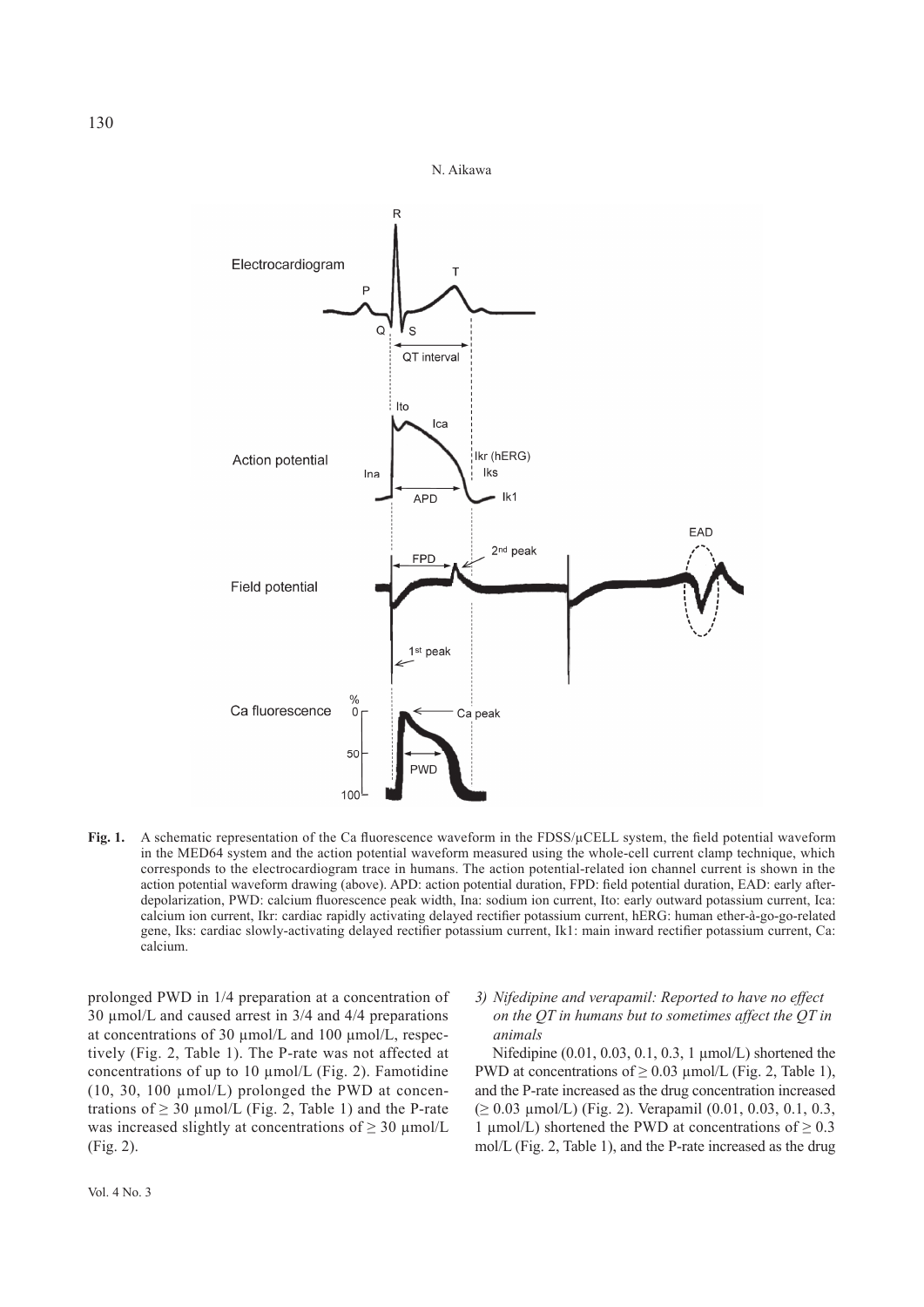

(A) QT prolongation is reported in both humans and animals

(B) QT prolongation is reported in humans but not always in animals



(C) QT prolongation is not reported in humans but in animals



**Fig. 2.** Effects of drugs on the cardiac functional parameters of cardiomyocytes derived from human iPS cells. (A) Effects of E-4031 and cisapride, which are reported to prolong the QT in both humans and animals, (B) effects of E-8010, diphenhydramine and famotidine, which are reported to prolong the QT in humans but not always in animals, (C) effects of nifedipine and verapamil, which are reported to have no effect on the QT in humans but to affect the QT in animals only sometimes. Each point with a bar represents the mean  $\pm$  S.E. of four or six preparations. The open symbols represent the FDSS/ μCELL assay, and the closed symbols represent the MED64 assay. PWD: calcium fluorescence peak width, P-rate: beating rate (beats/min). FPDcF: field potential duration corrected with *Fridericia's* formula, EAD: early after-depolarization, beating rate: beats/min.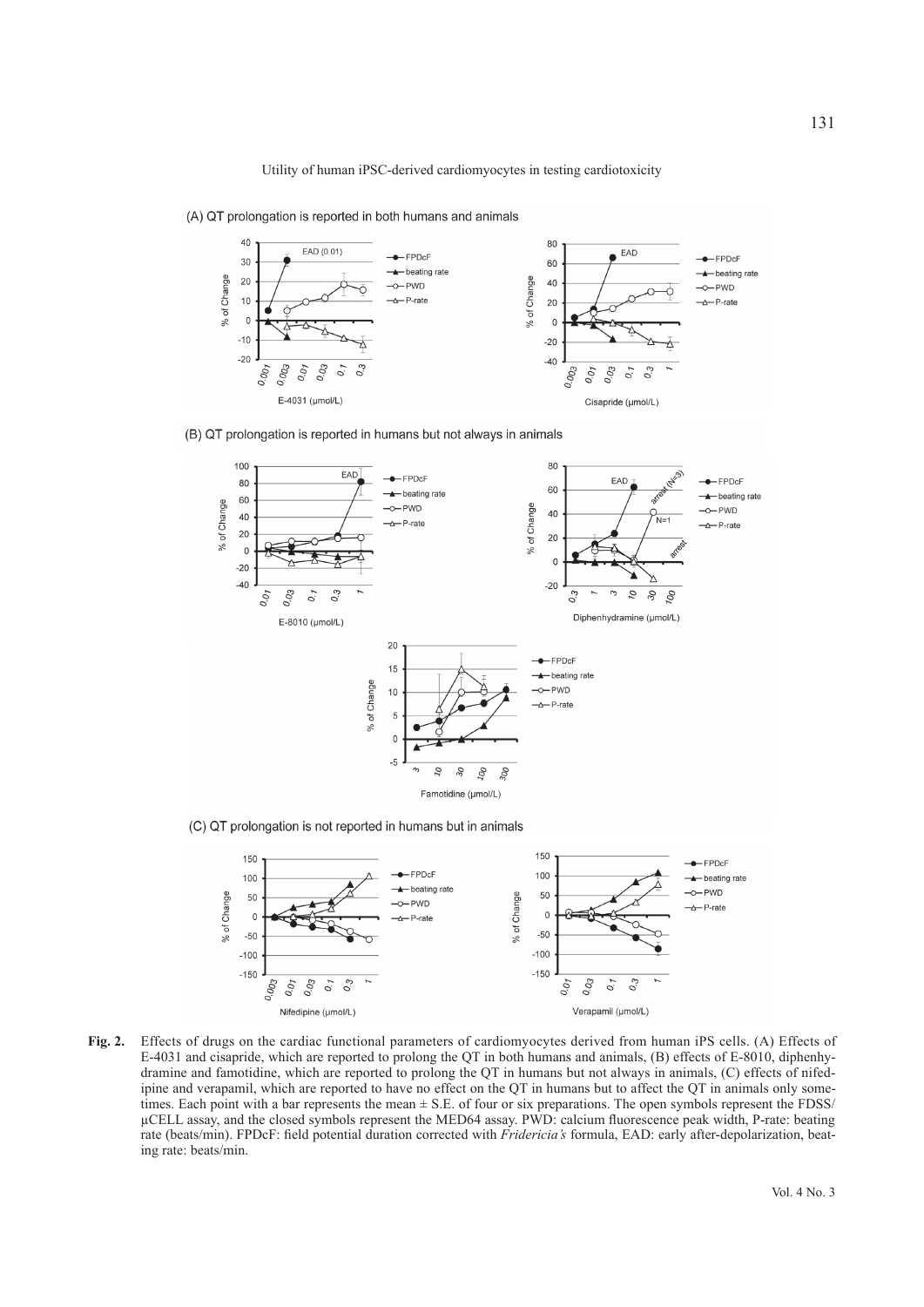132

N. Aikawa

concentration increased ( $\geq 0.3$  µmol/L) (Fig. 2).

# **The MED64 assay**

*1) E-4031 and cisapride: Reported to prolong the QT in both humans and animals*

E-4031 (0.001, 0.003, 0.01, 0.03 μmol/L) prolonged the FPD; the FPD10, FPDcB10 and FPDcF10 were all 0.003 μmol/L and caused EAD at a concentration of 0.01 μmol/L (Fig. 2, Table 1). E-4031 reduced the beating rate at concentrations of  $\geq$  0.003 μmol/L (Fig. 2). Cisapride (0.003, 0.01, 0.03, 0.1 μmol/L) prolonged the FPD, and the FPD10, FPDcB10 and FPDcF10 were all 0.01 μmol/L and caused EAD at a concentration of 0.03 μmol/L (Fig. 2, Table 1). Cisapride decreased the beating rate at concentrations of  $\geq 0.03$  µmol/L (Fig. 2). These results were in accordance with the results of previous studies (Kitaguchi *et al*., 2016; Nozaki *et al*., 2016; Yamamoto *et al*., 2016).

*2) E-8010, diphenhydramine and famotidine: Reported to prolong the QT in humans but not always in animals*

E-8010 (0.01, 0.03, 0.1, 0.3, 1 μmol/L) prolonged the FPD, and the FPD10, FPDcB10 and FPDcF10 were all 0.1 μmol/L (Fig. 2, Table 1). E-8010 caused EAD at 1 μmol/L and the beating rate was not increased at concentrations of up to 0.3 μmol/L (Fig. 2, Table 1). Diphenhydramine (0.3, 1, 3, 10, 30 μmol/L) prolonged the FPD, and the FPD10, FPcB10 and FPDcF10 were all 1 μmol/L (Fig. 2, Table 1). Diphenhydramine caused EAD at 10 μmol/L, and the beating rate was not affected at concentrations of up to 3 μmol/L (Fig. 2, Table 1). Famotidine (3, 10, 30, 100, 300 μmol/L) prolonged the FPD at a concentration of 300 μmol/L, and the FPDcB10 and FPDcF10 were 300 μmol/L; the FPD10 was not prolonged (Fig. 2, Table 1). The beating rate was increased slightly at concentrations of  $\geq 100 \mu$  mol/L (Fig. 2). Famotidine did not cause EAD at concentrations of up to 300 μmol/L (Fig. 2, Table 1).

# *3) Nifedipine and verapamil: Reported to have no effect on QT in humans but to sometimes affect the QT in animals*

Nifedipine (0.003, 0.01, 0.03, 0.1 μmol/L) shortened the FPD along with the increase in concentration  $(≥ 0.01 \mu \text{mol/L})$  and did not cause EAD (Fig. 2, Table 1). The beating rate increased with increasing concentrations (≥ 0.01 μmol/L) (Fig. 2). Verapamil (0.01, 0.03, 0.1, 0.3, 1 μmol/L) shortened the FPD with increasing concentrations  $(≥ 0.03 \mu mol/L)$  and did not cause EAD (Fig. 2, Table 1). The beating rate increased with increasing concentrations ( $\geq 0.03$  μmol/L) (Fig. 2).

# **DISCUSSION**

E-4031, a class III antiarrhythmic drug, is a representative hERG/Ikr inhibitor that prolongs the QT by inhibiting the Ikr/hERG channel in humans, dogs and monkeys (Ando *et al*., 2005; Vargas *et al*., 2015). In the MED64 assay, E-4031 prolonged the FPD, a QT surrogate, and led to the occurrence of EAD, an arrhythmia surrogate, at the same nanomolar concentration that inhibited the hERG/Ikr channel. The concentrations that caused FPD10  $(0.003 \mu \text{mol/L})$  and EAD  $(0.01 \mu \text{mol/L})$  were the same concentrations as that were reported in a previously published study (Kitaguchi *et al*., 2016). In the FDSS/μCELL assay E-4031 prolonged the PWD but did not cause EAD. This assay used a half-size plate when it was first time performed; thus, the experimental conditions, such as the cell density, might not have been optimal, which might have been why EAD was undetected. In another FDSS/ μCELL assay, EAD was caused by E-4031 in a co-culture of iCell® cardiomyocytes<sup>2</sup> and human cardiac fibroblasts at a volume ratio (3:1) that was equivalent to that of the human heart (Camelliti *et al*., 2005). It was suggested that the QT prolongation and *torsade de pointes* caused by E-4031 in the clinical setting could be predicted using hiPS-CMs. This paper does not discuss the protein binding of drugs. Because high protein binding would be associated with low clearance and low protein binding would be associated with high clearance in the *in vivo* setting and because cardiotoxicity depends on the unbound drug concentration in cardiac tissue, the author is of the opinion that the unbound drug concentration calculated from protein binding using human or animal plasma protein would not always correspond with the unbound concentration in human cardiac tissue. Furthermore, the experimental medium contains serum protein.

Cisapride, a prokinetic drug, is a  $5-HT<sub>3</sub>$  antagonist and a  $5-HT<sub>4</sub>$  agonist and a well-known hERG/Ikr inhibitor. This drug prolongs the QT in humans, dogs and monkeys by inhibiting the hERG/Ikr channel (Ando *et al*., 2005; Vargas *et al*., 2005). This drug prolonged the PWD and FPD at the same nanomolar concentration that caused hERG/Ikr channel inhibition in the present study; the concentrations that caused FDP10 (0.01 μmol/L) and EAD (0.03 μmol/L) in the MED64 assay were almost the same as those reported in a previous study (Nozaki *et al*., 2016). These findings suggest that the clinical QT prolongation and *torsade de pointes* caused by cisapride could be predicted using hiPS-CMs.

E-8010, a drug used to treat erectile dysfunction, is a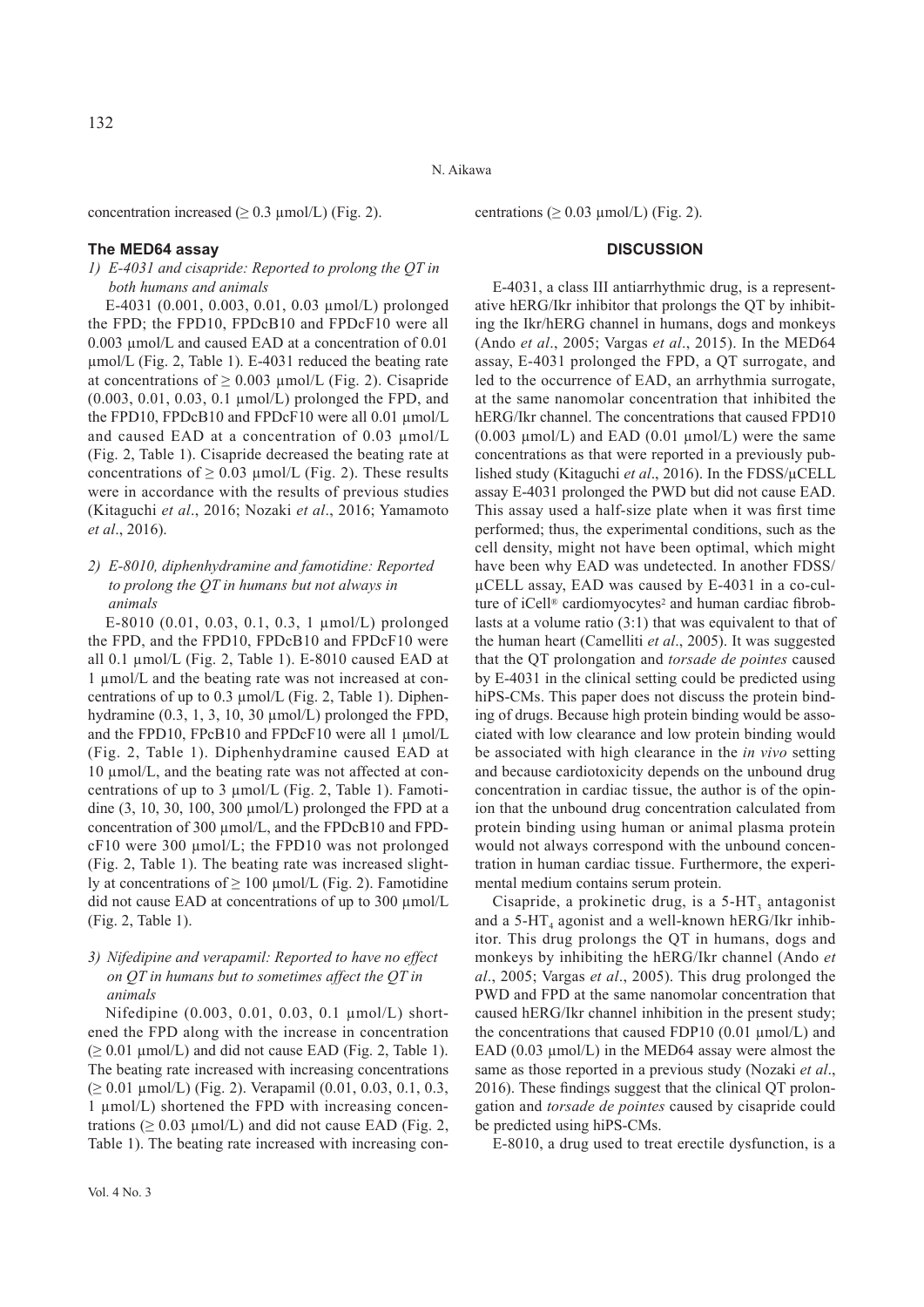| Table 1.                                  | Summary of the effects of the<br>human iPS cells.                                                                                              |                                                                                   |                                                            | drugs on the calcium fluorescence peak width and field potential duration of cardiomyocytes derived from                                                                                                                                                                                                                                                                                                                                                                                                                                                                                                                                                                                                                                                                                                                                                                                                                                                                                                                                                                                                                                                           |                       |                                                        |                                              |                                              |                                                                               |                                                   |
|-------------------------------------------|------------------------------------------------------------------------------------------------------------------------------------------------|-----------------------------------------------------------------------------------|------------------------------------------------------------|--------------------------------------------------------------------------------------------------------------------------------------------------------------------------------------------------------------------------------------------------------------------------------------------------------------------------------------------------------------------------------------------------------------------------------------------------------------------------------------------------------------------------------------------------------------------------------------------------------------------------------------------------------------------------------------------------------------------------------------------------------------------------------------------------------------------------------------------------------------------------------------------------------------------------------------------------------------------------------------------------------------------------------------------------------------------------------------------------------------------------------------------------------------------|-----------------------|--------------------------------------------------------|----------------------------------------------|----------------------------------------------|-------------------------------------------------------------------------------|---------------------------------------------------|
| Drug                                      |                                                                                                                                                | Concentration FDSS                                                                | VµCELL                                                     | MEA                                                                                                                                                                                                                                                                                                                                                                                                                                                                                                                                                                                                                                                                                                                                                                                                                                                                                                                                                                                                                                                                                                                                                                |                       | <b>hERG/Ikr</b>                                        |                                              | QT prolongation                              |                                                                               | Therapeutic plasma                                |
|                                           |                                                                                                                                                | $(\text{unol/L})$                                                                 | $(\text{mmUL})$<br>PWD <sub>10</sub>                       | FPDcB10 FPDcF10<br>$(\text{mmol/L})$ $(\text{mmol/L})$<br>$(\text{mod}/L)$<br>FPD10                                                                                                                                                                                                                                                                                                                                                                                                                                                                                                                                                                                                                                                                                                                                                                                                                                                                                                                                                                                                                                                                                | $($ µmol/L $)$<br>EAD | $IC_{50}$<br>( $\mu$ mol $\tilde{L}$ ) <sup>1-4)</sup> | $(\mu \text{mol/L})^{1,5,6}$<br>Monkey       | $\log$ (µmol/ $L$ ) <sup>1,7-9)</sup>        | $(\text{mm}/\text{L})^{1,3,10,11)}$<br>Human                                  | $(\mu \text{mol/L})^{1,6,12-14}$<br>concentration |
|                                           | QT is prolonged in both humans and animals                                                                                                     |                                                                                   |                                                            |                                                                                                                                                                                                                                                                                                                                                                                                                                                                                                                                                                                                                                                                                                                                                                                                                                                                                                                                                                                                                                                                                                                                                                    |                       |                                                        |                                              |                                              |                                                                               |                                                   |
| (Ikr antagonist)<br>E-403                 |                                                                                                                                                | $\begin{array}{c} 0.001^*,\, 0.003,\\ 0.01,\, 0.03,\\ 0.1^*,\, 0.3^* \end{array}$ | .03<br>$^{+}$                                              | 0.003<br>$^{+}$                                                                                                                                                                                                                                                                                                                                                                                                                                                                                                                                                                                                                                                                                                                                                                                                                                                                                                                                                                                                                                                                                                                                                    | 0.01<br>$^{+}$        | $0.008 - 0.02$                                         | 0.0872<br>$^{+}$                             | 0.020<br>$^{+}$                              | $^{Tdp:}_{0.011-0.033}$                                                       | 0.0035-0.013                                      |
|                                           | Consequence<br>(SHT <sub>3</sub> antagonist/ SHT <sub>4</sub> agonist) $\frac{0.003^*}{0.03}$ , 0.1,<br>$\frac{0.003}{0.3^*}$ , 1 <sup>#</sup> |                                                                                   | $\leq 0.01$<br>$^{+}$                                      | $+\frac{1}{0}$                                                                                                                                                                                                                                                                                                                                                                                                                                                                                                                                                                                                                                                                                                                                                                                                                                                                                                                                                                                                                                                                                                                                                     | 0.03<br>$^{+}$        | 0.014-0.027                                            | 0.260<br>$^{+}$                              | 0.307<br>$^{+}$                              | $Tdp: 0.176-0.301$                                                            | $0.120 - 0.170$                                   |
|                                           | QT is prolonged in humans but not always in animals                                                                                            |                                                                                   |                                                            |                                                                                                                                                                                                                                                                                                                                                                                                                                                                                                                                                                                                                                                                                                                                                                                                                                                                                                                                                                                                                                                                                                                                                                    |                       |                                                        |                                              |                                              |                                                                               |                                                   |
| (PDES inhibitor)<br>E-8010                |                                                                                                                                                | $\begin{array}{c} 0.01, 0.03, 0.01, 0.3, 1 \end{array}$                           | 0.03<br>$^{+}$                                             | $\overline{0}$ .<br>$^+$                                                                                                                                                                                                                                                                                                                                                                                                                                                                                                                                                                                                                                                                                                                                                                                                                                                                                                                                                                                                                                                                                                                                           | $^{+}$                | 0.0407                                                 | p.o.                                         |                                              | $(1000 \text{ mg/kg}, 0.984 \pm 0.078)$ $( \geq 20 \text{ mg}, \text{ p.o.})$ | 0.183                                             |
| Diphenhydramine                           |                                                                                                                                                | $0.3^*$ , 1, 3, 10, 30, 100 <sup>#</sup>                                          |                                                            | $\hspace{0.1mm} +$                                                                                                                                                                                                                                                                                                                                                                                                                                                                                                                                                                                                                                                                                                                                                                                                                                                                                                                                                                                                                                                                                                                                                 | $+$ $\supseteq$       |                                                        |                                              |                                              |                                                                               | 0.086-0.171                                       |
| (H <sub>1</sub> antagonist)               |                                                                                                                                                |                                                                                   | (arrest)<br>30<br>$\geq 30$                                |                                                                                                                                                                                                                                                                                                                                                                                                                                                                                                                                                                                                                                                                                                                                                                                                                                                                                                                                                                                                                                                                                                                                                                    |                       | $2.6 - 30$                                             | $(10 \text{ mg/kg})$<br>p.o.)                | $(10 \text{ mg/kg})$<br>p.o.                 | $\geq 500$ mg, p.o.)<br>(Over dose,<br>Táp                                    | $(50 \text{ mg} \text{ p.o.})$<br>$0.233 - 0.287$ |
| (H <sub>2</sub> antagonist)<br>Famotidine |                                                                                                                                                | $3*10, 30, 100, 300*$                                                             | 30<br>$^+$                                                 | 300<br>$^{+}$                                                                                                                                                                                                                                                                                                                                                                                                                                                                                                                                                                                                                                                                                                                                                                                                                                                                                                                                                                                                                                                                                                                                                      |                       | $>100$<br>$^{+}$                                       | g                                            | $(10 \text{ mg/kg})$<br>$i.v.$ <sup>b)</sup> | $(20 \text{ mg}, i.v.,$ bid)<br>Tdp                                           | $0.05 - 0.11$                                     |
|                                           | QT is not prolonged in humans, but not always in animals                                                                                       |                                                                                   |                                                            |                                                                                                                                                                                                                                                                                                                                                                                                                                                                                                                                                                                                                                                                                                                                                                                                                                                                                                                                                                                                                                                                                                                                                                    |                       |                                                        |                                              |                                              |                                                                               |                                                   |
| (Ca antagonist)<br>Nifedipine             |                                                                                                                                                | $0.003^*$ , $0.01$ ,<br>0.03, 0.1, 0.3,<br>$1^*$                                  | $\begin{array}{c} \rm Shortening \\ \geq 0.03 \end{array}$ | Shortening<br>$\geq 0.01$                                                                                                                                                                                                                                                                                                                                                                                                                                                                                                                                                                                                                                                                                                                                                                                                                                                                                                                                                                                                                                                                                                                                          |                       | $+5$                                                   | ₿                                            | $(0.3 \text{ mg/kg})$<br>p.o.                |                                                                               | $0.035 - 0.194$                                   |
| (Ca antagonist)<br>Verapammil             |                                                                                                                                                | $\begin{array}{c} 0.01, 0.03, \\ 0.1, 0.3, 1 \end{array}$                         | Shortening<br>$\geq 0.3$                                   | ${\rm Shortening} \ge 0.03$                                                                                                                                                                                                                                                                                                                                                                                                                                                                                                                                                                                                                                                                                                                                                                                                                                                                                                                                                                                                                                                                                                                                        |                       | $0.136 - 0.8$                                          | $\frac{(5 \text{ mg/kg})}{p.0.}$<br>$\sigma$ | $(5 \text{ mg/kg})$<br>p.o.)                 |                                                                               | $0.025 - 0.081$                                   |
|                                           |                                                                                                                                                |                                                                                   |                                                            |                                                                                                                                                                                                                                                                                                                                                                                                                                                                                                                                                                                                                                                                                                                                                                                                                                                                                                                                                                                                                                                                                                                                                                    |                       |                                                        | $(15 \text{ mg/kg})$<br>[0.0]                |                                              |                                                                               |                                                   |
|                                           | 9) Sugiyama et al., 2003; 10) Tekbaş et al., 2012; 11                                                                                          |                                                                                   |                                                            | PWD10: concentration of 10% prolongation of 50% peak width, FPD10: concentration of 10% prolongation of field potential duration, FPDcB10: concentration of 10% prolongation of<br>field potential duration corrected with Buzett's formula, FPDcF10: concentration of 10% prolongation of field potential duration corrected with Fridericia's formula, EAD: concentration of<br>incidence of early after-depolarization, MEA: multielectrode array, +: prolongation/positive, -: no-effect/negative, Tdp: occurence of torsades de pointes, ND: no data, Ikr. rapidly activating<br>potassium channel, Iks: slowly activating potassium channel, 5HT <sub>3</sub> ; serotonin-3 receptor, 5HT <sub>4</sub> ; serotonin-5 receptor, PDE5: phosphodiesterase type-5, H <sub>1</sub> ; histamine-1 receptor, H <sub>2</sub> ;<br>histamine-2 receptor, #: FDSS/CELL assay only tested, *: MED64 assay only tested. a) 10 µg/kg/mL infusion, b) In human, therapeutic dose is 0.3 mg/kg (i.v.).<br>1) Adachi et al., 2014; 2) Kirsch et al., 2004; 3) Omata et al.<br>1) Lee et al., 2004; 12) Gul et al., 2013; 13) Echizen et al., 1988; 14) Mohammad et al., 1997 |                       |                                                        |                                              |                                              |                                                                               |                                                   |

Utility of human iPSC-derived cardiomyocytes in testing cardiotoxicity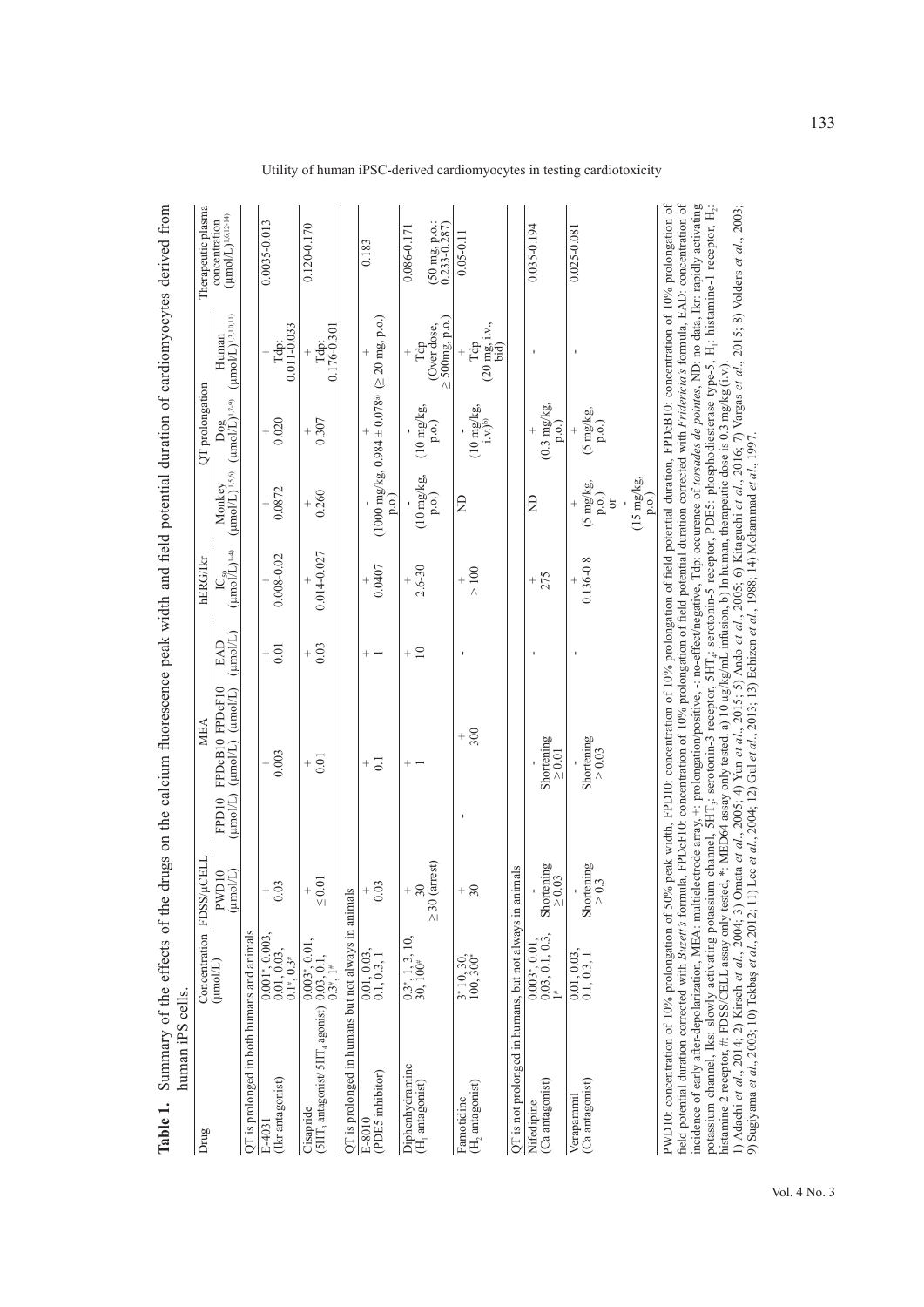phosphodiesterase type-5 inhibitor that prolongs the QT in humans but not in monkeys (Adachi *et al*., 2014). This drug has no effect on the cardiovascular system of monkeys at concentrations of up to 1000 mg/kg (p.o.), but QT prolongation was triggered in phase 1 clinical trials at doses of  $\geq 20$  mg/person, and the clinical development was terminated. Thereafter it was confirmed that it caused QT prolongation in anesthetized dogs and hERG/Ikr inhibition (Mizuno *et al*., 2003). In the present study, E-8010 prolonged the PWD and FPD by  $\geq 10\%$  at concentrations less than the plasma concentration (0.183 μmol/L) in clinical therapy; at a higher concentration (1 μmol/L), EAD occurred (in the MEA assay only). E-8010 inhibits the hERG current at a concentration of the nanomolar order  $(IC_{50} = 0.040 \text{ µmol/L})$  (Mizuno *et al.*, 2003). These findings suggested that E-8010 prolongs the PWD and FPD at a concentration of the same order as that which inhibits the hERG current. Thus, the assay using hiPS-CMs could predict not only clinical QT prolongation but also the risk of *torsade de pointes* due to E-8010.

Diphenhydramine, a histamine  $H_1$ -receptor antagonist, one of the most commonly used drugs, is available over-the-counter. This drug prolongs the QT in humans, but not in dogs or monkeys (Ando *et al*., 2005; Vargas *et al*., 2015). In the MEA assay this drug prolonged the FPD at a concentration that was higher than that used in clinical therapy (0.233-0.287 μmol/L); it also caused EAD at concentration that was higher than that used in clinical therapy. On the other hand, in the FDSS/μCELL assay, diphenhydramine caused arrest or PWD prolongation at concentrations that were higher than the therapeutic concentration. These diphenhydramineinduced effects occurred at a concentration that was similar to that which caused hERG/Ikr current inhibition (IC50 = 2.6-30 μmol/L) (Kirsch *et al*., 2004; Omata *et al*., 2005). These results suggest that an overdose of diphenhydramine would cause QT prolongation or *torsades de pointes* in humans. Actually, diphenhydramine-induced QT prolongation in humans was caused by a dose that was approximately 10 times the therapeutic dose (Zareba *et al*., 1997; Husain *et al*., 2010).

Famotidine, an anti-ulcer drug, is a histamine  $H_2$ -receptor antagonist that prolongs the QT in humans but not in dogs (Sugiyama *et al*., 2003; Vargas *et al*., 2015). In the present study, the PWD and the FPD were prolonged at higher than therapeutic concentrations. This drug does not inhibit the Ikr/hERG current at therapeutic concentrations, but inhibits it at higher concentrations  $(> 100 \mu m o l/L)$ (Yun *et al*., 2015). These findings suggested that the PWD and FPD prolongations caused by famotidine would occur due to hERG/Ikr inhibition. QT prolongation very rarely

occurs in association with famotidine. The mechanisms through which famotidine causes QT prolongation have not been fully clarified; however, famotidine would prolong the QT by inhibiting the hERG/Ikr current in patients with increasing drug sensitivity owing to the cardiovascular risk factors (*i.e.,* hypertension, diabetes, and dyslipidemia), patients with other therapeutic agents (drug interaction), and patients with renal impairment (lead to higher plasma drug concentrations). On the other hand, the  $H_2$ -receptors are located in the human heart, modulate the cardiac function (Eckel *et al*., 1982; McNeill, 1984; Baller and Huchzermeyer, 1989; Kim *et al*., 2006; Francis and Wilson Tang, 2006). Famotidine has negative effects on the cardiac function in humans (Kirch *et al*., 1992). Another H<sub>2</sub>-receptor antagonist, ranitidine, prolongs the QT by inhibiting cholinesterase at the nerve endings (Tekbas *et al*., 2012). The famotidine-induced QT prolongation may be caused by the direct or indirect effects on the patient's cardiomyocytes.

Nifedipine, an anti-hypertensive drug, is a dihydropyridine L-type Ca channel antagonist. It has no effect on the QT in humans, but prolongs the QT in dogs (Ando *et al*., 2005; Vargas *et al*., 2015). In the present study, nifedipine shortened the PWD and FPD at therapeutic concentrations. The inhibition of the cardiac Ca channel reduces the entry of  $Ca^{2+}$  into the cardiomyocytes, and the second phase (plateau phase) of the action potential waveform is decreased (shortened until the repolarization time), and the duration of the action potential is shortened. It is suggested that nifedipine would shorten the PWD and the FPD by inhibiting the cardiac Ca channel. Thus, it seems likely that nifedipine cannot cause QT prolongation by acting directly on cardiomyocytes. QT shortening would therefore not be induced in clinical therapy because nifedipine acts more markedly on the peripheral vasculature than on the heart.

Verapamil, an anti-hypertension drug, is a phenylalkylamine L-type Ca channel antagonist. It has no effect on the QT in humans but prolongs the QT in dogs and monkeys (Ando *et al*., 2005; Vargas *et al*., 2015). In the present study, verapamil shortened the PWD and FPD at higher than therapeutic concentrations. The mechanisms underlying the shortening of PWD and FPD shortening were suggested to be the same those of nifedipine: the action potential duration and repolarization time were shortened by the inhibition of the cardiac Ca channel. Verapamil inhibited the hERG/Ikr current at the tested concentrations; however, the PWD and FPD were not prolonged. Some drugs that cause hERG/Ikr inhibition, such as anti-cancer drugs, do not prolong the QT in humans. These findings for verapamil are one example of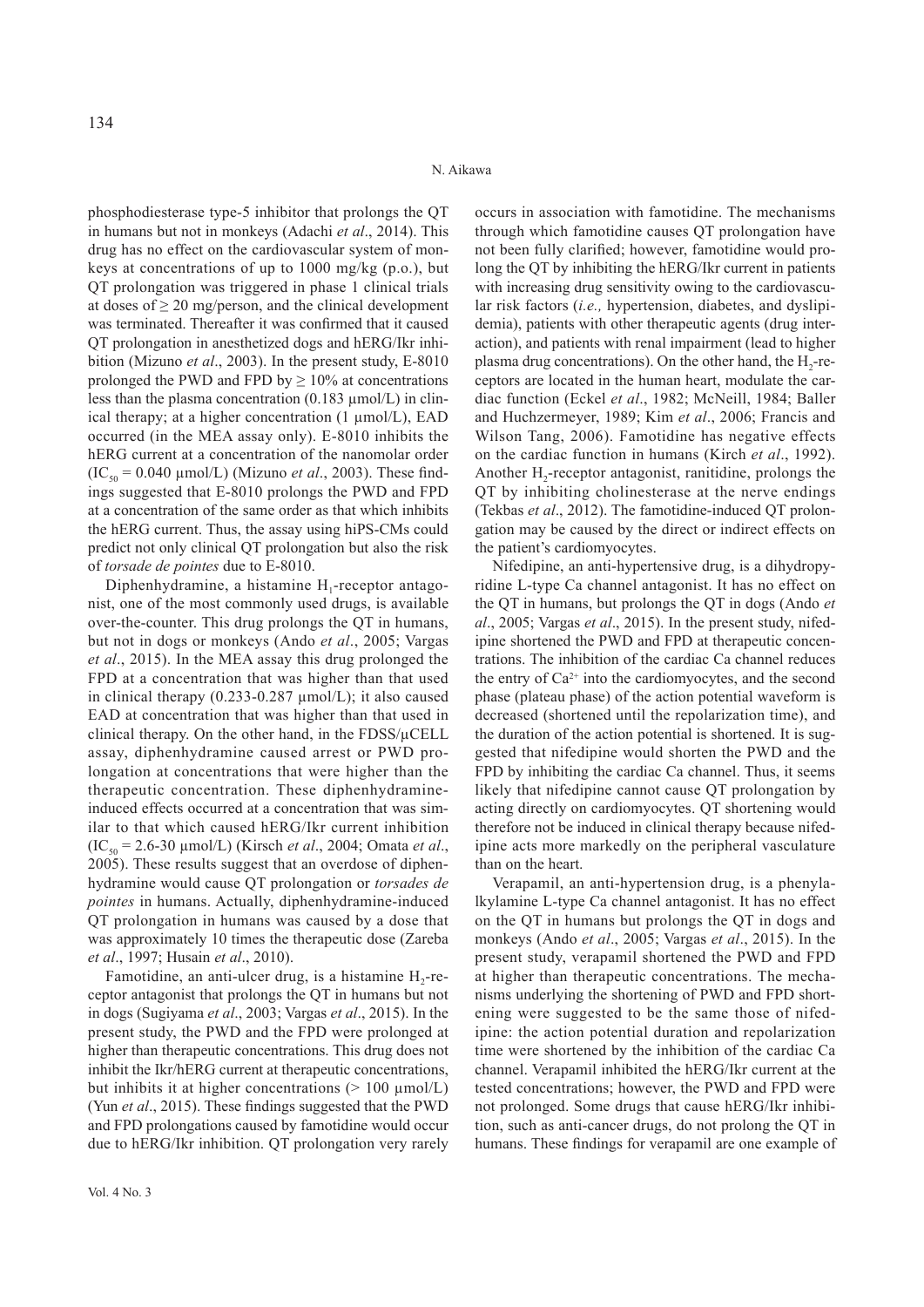a case in which hERG/Ikr current inhibition does not necessarily cause QT prolongation. Verapamil is not expected to cause QT shortening in clinical therapy because it acts more on the sinus node than on cardiomyocytes and thereby decreases the heart rate.

The findings of the present study suggest that the hiPS-CMs-based assay would be a useful tool for predicting the clinical risk of cardiotoxicity that directly affects the cardiomyocytes. The MED64 assay was considered to be highly sensitive in predicting the QT prolongation and proarrhythmias in humans. The FDSS/μCELL assay is a high-throughput test. The optimal experimental conditions, such as the optimal density for cell seeding, the optimal carbon dioxide concentration in the measurement environment and other factors should be determined for the half-size volume plate.

# **ACKNOWLEDGMENTS**

The author is grateful to Mr. Takuji Kataoka at Hamamatsu Photonics for conducting the measurement and performing the analysis using the FDSS/μCELL system.

**Conflict of interest----** The author declares that there is no conflict of interest.

#### **REFERENCES**

- Adachi, H., Geary, E.S. and Tsukidate, K. (2014): Safety pharmacology assessment for a drug development candidate dropped due to QT prolongation during phase 1 clinical development. In Tanimoto Gatsukou Dokusei Shitsumombako, pp.83-90, Scientist Press, Tokyo, Japan.
- Ando, K., Hombo, T., Kanno, A., Ikeda, H., Imaizumi, M., Shimizu, N., Sakamoto, K., Kitani, S., Yamamoto, Y., Hizume, S., Nakai, K., Kitayama, T. and Yamamoto, K. (2005): QT product: *in vivo* QT assay with a conscious monkey for assessment of the potential for drug-induced QT interval prolongation. J. Pharmacol. Sci., **99**, 487-500.
- Asakura, K., Hayashi, S., Ojima, A., Taniguchi, T., Miyamoto, N., Nakamori, C., Nagasawa, C., Kitamura, T., Osada, T., Honda, Y., Kasai, C., Ando, H., Kanda, Y., Sekino, Y. and Sawda, K. (2015): Improvement of acquisition and analysis methods in multi-electrode array experiments with iPS cell-derived cardiomyocytes. J. Pharmacol. Toxicol. Meth., **75**, 17-26.
- Baller, D. and Huchzermeyer, H. (1989): Histamine effects on the heart with special reference to cardiac side effects of H<sub>2</sub> receptor antagonists. Klin. Wochenschr., **67**, 743-755.
- Camelliti, P., Borg, T.K. and Kohl, P. (2005): Structure and functional characterization of cardiac fibroblasts. Cardiovasc. Res., **65**, 40-51.
- Eckel, L., Gristwood, R.W., Hawrath, H. and Owen, D.A.A. (1982): Inotropic and electrophysiological effects of histamine on human ventricular heart muscle. J. Physiol., **330**, 111-123.
- Echizen, H., Shoda, R., Umeda, N. and Ishizaki, T. (1988): Plasma famotidine concentration versus intragastric pH in patients with upper gastrointestinal bleeding and in healthy subjects. Cli. Pharmacol. Ther., **44**, 690-698.
- Francis, G.S. and Wilson Tang, W.H. (2006): Histamine, mast cells, and heart failure. J. Am. Coll. Cardiol., **48**, 1385-1386.
- Gul, L., Coyle, L., Abrams, R.M.-C., Kemper, R., Chiao, E.T. and Kolaja, K.L. (2013): Refining the human iPS-cardiomyocyte arrhythmic risk assessment model. Toxicol. Sci., **136**, 581-594.
- Hay, M., Thomas, D.W., Craighead, J.L., Economides, C. and Rosenthal, J. (2014): Clinical development success rates for investigation drugs. Nat. Biotech., **32**, 40-51.
- Hayakawa, T., Kunihiro, T., Ando, T., Kobayashi, S., Matsui, E., Yada, H., Kanda, Y., Kurosaka, J. and Furukawa, T. (2014): Image-based evaluation of contraction-relaxation kinetics of human-induced pluripotent stem cell-derived cardiomyocytes: correlation and complementarity with extracellular electrophysiology. J. Mol. Cell. Cardiol., **77**, 178-191.
- Husain, Z., Hussain, K., Nair, R. and Steinman, R. (2010): Diphenhyrdamine induced QT prolongation and torsade de pointes: an uncommon effect of a common drug. Cardiol. Res., **17**, 509-511.
- Kim, J., Ogai, A., Nakatani, S., Hashimura, K., Kanzaki, H., Komamura, K., Asakura, M., Asanuma, H., Kitamura, S., Tomoike, H. and Kitakaze, M. (2006): Impact of blockade of histamine H<sub>2</sub> receptors on chronic heart failure revealed by retrospective and prospective randomized studies. J. Am. College Cardiol., **48**, 1378-1384.
- Kirch, W., Hakabi, A. and Hinrichsen, H. (1992): Hemodynamic effects of quinidine and famotidine in patients with congestive heart failure. Clin. Pharmacol. Ther., **51**, 325-333.
- Kirsch, G.E., Trepakova, E.S., Brimecombe, J.C., Sidach, S.S., Erickson, H.D., Kochan, M.C., Shyjka, L.M., Lacerda, A.E. and Brown, A.M. (2004): Variability in the measurment of hERG potassium channel inhibition: effects of temperature and stimulus pattern. J. Pharmacol. Toxicol. Meth., **50**, 93-101.
- Kitaguchi, T., Moriyama, Y., Taniguchi, T., Ojima, A., Ando, H., Uda, T., Otabe, K., Oguchi, M., Shimizu, S., Saito, H., Morita, M., Toratani, A., Asayama, M., Yamamoto, W., Matsumoto, E., Saji, D., Ohnaka, H., Tanaka, K., Washio, I. and Miyamoto, N. (2016): CSAHi study: Evaluation of multi-electrode array in combination with human iPS cell-derived cardiomyocytes to predict drug-induced QT prolongation and arrhythmia-effect of 7 reference compounds at 10 facilities. J. Pharmacol. Toxicol. Meth., **78**, 93-102.
- Lee, K.W., Kayser, S.R., Hongo, R.H., Tseng, Z.H. and Scheinman, M.M. (2004): Famotidine and long QT syndrome. Am. J. Cardiol., **93**, 1325-1327.
- Lu, Z., Kamiya, K., Opthof, T., Yasui, K. and Kodama, I. (2001): Density and kinetics of Ikr and Iks in guinea pig and rabbit ventricular myocytes explain different efficacy of Iks implications for arrhythmogenesis in human. Circulation, **104**, 951-956.
- McNeill, J.H. (1984): Histamine and heart. Can. J. Physiol. Pharmacol., **62**, 720-726.
- Mizuno, H., Adachi, H., Kimura, J., Sawa, Y., Kakiki, M., Lansdell, K., Saito, M. and Kerns, W.D. (2003): Cardiovascular assessment of ER-118585, a selective phosphodiesterase 5 inhibitor. Biol. Pharm. Bull., **26**, 1661-1667.
- Mohammad, S., Zhou, Z., Gonng, Q. and January, C.T. (1997): Blockade of the HERG human cardiac  $K^+$  channel by the gastrointestinal prokinetics agent cisapride. Am. J. Pharmacol., **273**, 2538-2538.
- Nozaki, Y., Honda, Y., Watanabe, H., Saiki, S., Koyabu, K., Itoh,